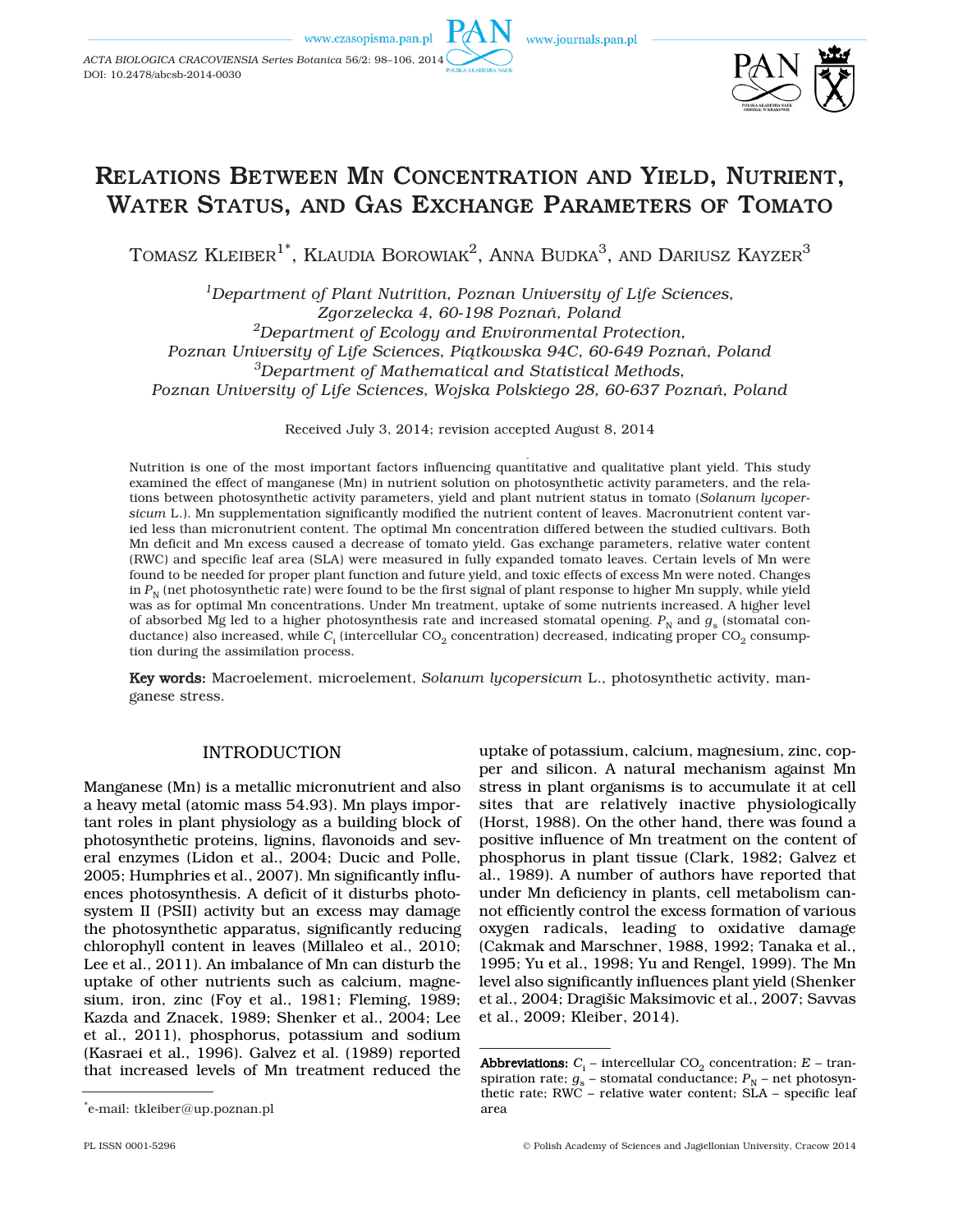Some effects of Mn on plant functioning are insufficiently studied. Here we examined the effect of various Mn concentrations in nutrient solution on photosynthetic activity parameters, assessed the differences between two tomato cultivars in response to Mn concentrations, and analyzed the relations between photosynthetic activity parameters and tomato yield, as well as macro- and microelement (including Mn) concentrations in leaves.

## MATERIALS AND METHODS

#### PLANTS AND CULTIVATION

The experiments were conducted in 2008–2012 (March-September) in a greenhouse of the Department of Plant Nutrition, Poznań University of Life Sciences. The greenhouse has climate control, shading and energy-saving curtain systems. Mn in nutrient solution at concentrations ranging from 0.06 to 19.2 mg $\text{dm}^3$  was used to treat two tomato cultivars: *Solanum lycopersicum* L. cv. Alboney F1 (Enza Zaden) and cv. Emotion  $F_1$  (S&G). The plants were grown in standard rockwool (Grodan; 100 ×  $15 \times 7.5$  cm; V 11.25 dm<sup>3</sup>; 60 kg m<sup>-3</sup>), 2.5 plants per m-2. The experiments used a randomized complete block design in 4 replicates.

Plants were grown using fertigation in a closed system without recirculation of the nutrient solution, which contained (mg dm<sup>-3</sup>): N-NH<sub>4</sub> 2.2, N-NO<sub>3</sub> 230, P 50, K 430, Ca 145, Mg 65, Cl 35, S-SO<sub>4</sub> 120, Fe 2.48, Zn 0.50 and Cu 0.07, pH 5.50, EC 3.00 mS  $cm^{-1}$ . Solution of manganese sourced from analyticalgrade manganese II sulfate monohydrate was prepared and added individually to particular tanks in the following treatments (mg Mn  $dm^{-3}$ , concentrations on the day of dilution of nutrient solution for the main tank): 0.06 – without Mn addition; 0.3, 0.6, 1.2 (2008–2011, Experiment I); 2.4, 4.8, 9.6, 19.2 (2012, Experiment II). The respective treatments are denoted Mn-0/Control, Mn-0.3, Mn-0.6, Mn-1.2, Mn-2.4, Mn-4.8, Mn-9.6 and Mn-19.2. The fertigation system was computer-controlled. During intensive growth and yield (June-August), daily consumption of nutrient solution was  $3.0-3.5$  dm<sup>3</sup> daily per plant, in 10–20 single doses applying a 20–30% drip of excess nutrient solution from the beds.

# CHEMICAL ANALYSES OF LEAVES

In the course of the experiments, samples of index parts  $(8<sup>th</sup>-9<sup>th</sup>$  fully expanded leaves counting from the apex) were collected at monthly intervals (June 15, July 15, August 16). Plant material was dried at 45–50°C and then ground. For assays of total N, P, K, Ca and Mg the plant material was mineralized in concentrated sulfuric acid (IUNG, 1972). After mineralization of the plant samples, chemical analyses were performed using the following methods: total N according to Kjeldahl in a Parnas-Wagner distillation apparatus, P by colorimetry with ammonium molybdate, and K, Ca and Mg by AAS with a Carl Zeiss Jena spectrometer (Thornwood, NY, USA). For determinations of total Fe, Mn, Zn and Cu the plant material was mineralized in a mixture of dioxonitric and tetraoxochloric acids (3:1 v/v) and then analyzed by AAS.

#### GAS EXCHANGE MEASUREMENTS

A *C*l 340aa handheld photosynthesis system (CID BIOSCIENCE Inc., Camas, USA) was used to measure net photosynthetic rate  $(P_N)$ , stomatal conductance  $(g_s)$ , transpiration rate  $(E)$  and intercellular CO2 (*C*<sup>i</sup> ) concentration, under the following constant conditions in the leaf chamber:  $CO<sub>2</sub>$  inflow concentration [390 μmol (CO<sub>2</sub>) mol<sup>-1</sup>], photosynthetic photon flux density (PPFD) 1000 μmol (photon)  $m<sup>-2</sup>$  s<sup>-1</sup>, chamber temperature 25°C, and relative humidity 40±3%. Analyses were performed on fully expanded leaves  $(9<sup>th</sup>$  one from the plant apex) showing no mechanical injury, during the full generative stage. Five plants were used for these analyses.

Specific leaf area (SLA) is a parameter indicating leaf thickness. It is the ratio of leaf area to leaf dry weight:

SLA = leaf area/leaf dry matter content  $[cm<sup>2</sup> mg<sup>-1</sup> d.m.]$ 

If the leaf is thicker the value is lower. Leaf material was taken at the required times: minimum 2–3 h after sunrise and maximum 3–4 h before sunset (Garnier et al., 2001).

Relative water content was calculated as follows:

 $RWC = (FW-DW)/(TW-DW) \times 100$  [%]

where:  $FW$  – fresh weight [g];  $TW$  – full saturation weight [g]; DW – dry weight [g] (Gonzáles and Gonzáles-Vilar, 2001).

#### STATISTICAL ANALYSIS

The data were analyzed using STATISTICA 9.1. The results were analyzed by factorial ANOVA with Mn level in nutrient solution and tomato cultivar as fixed factors. Tukey's test was employed to analyze differences between measured parameters.

Principal component analysis (PCA) was used to analyze the relations between gas exchange parameters, micro- and macronutrient concentrations in leaves, Mn level in nutrient solution, and tomato fruit field. This analysis employed orthogonal transformation of the observed variables to a new set of non-correlated variables (components).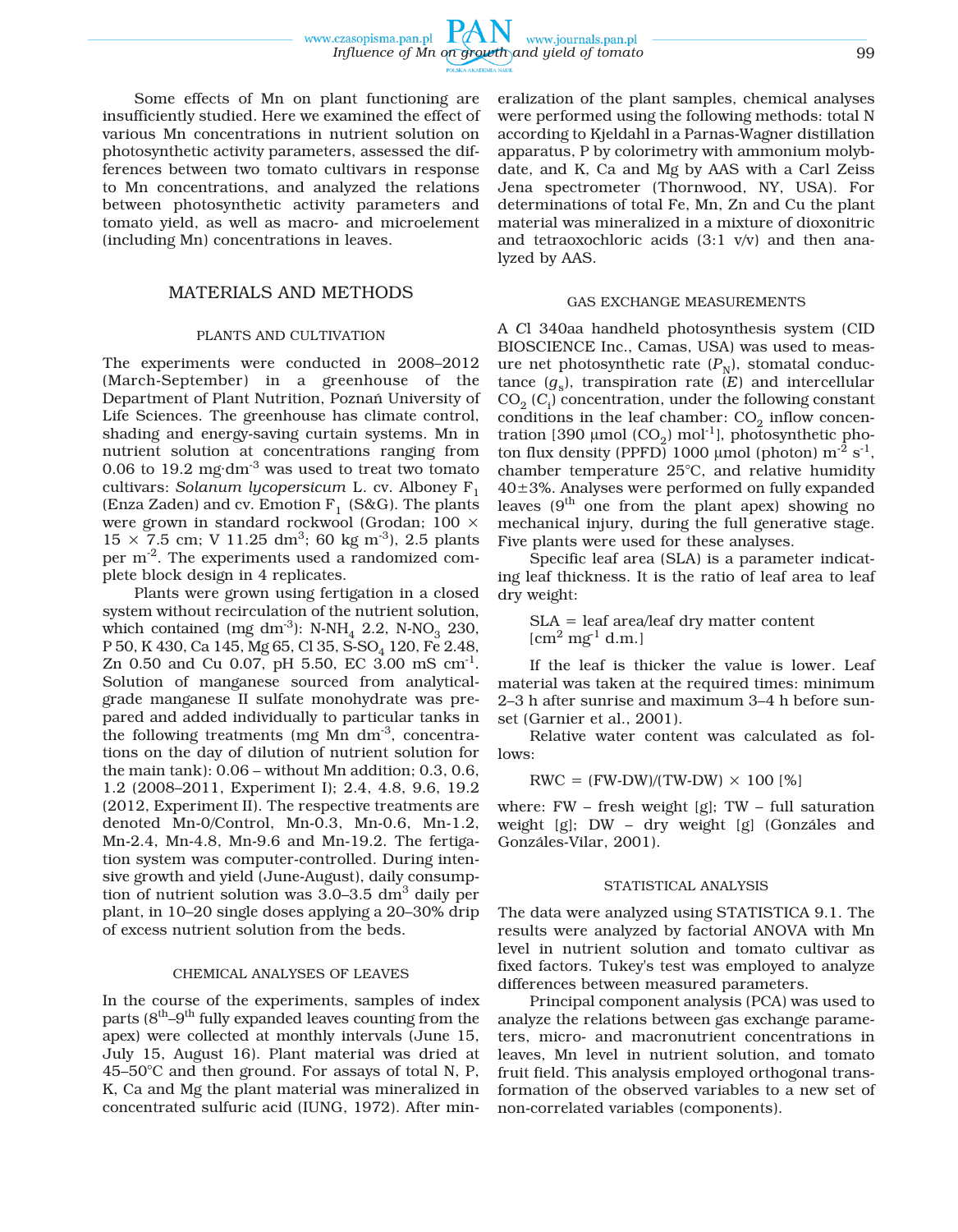



Fig. 1. Effect of manganese nutrition on total tomato yield. Letters denote significant differences between means at p=0.05.

The macro- and microelement content of tomato leaves was analyzed using canonical multivariate analysis (Lejeune and Caliński, 2000). As in principal component analysis, it entails transformation of the original set of variables into a set of new variables carrying similar information but distributed in a multivariate Euclidean space (Kayzer et al., 2009; Budka et al., 2011). In this case, canonical multivariate analysis is based on a matrix including differences between the mean values of macro- and microelement content in tomato leaves at the various manganese concentrations and the means of macro- and microelement content for all treatments in the experiment.

#### RESULTS

## TOTAL TOMATO FRUIT YIELD

Manganese nutrition significantly influenced total yield (Fig. 1). There were significant differences between cultivars. Alboney  $F_1$  produced high yield in the 0.3–0.6 mg Mn dm-3 treatments, and 'Emotion  $F_1'$  in the 0.6 mg Mn dm<sup>-3</sup> treatment. Both deficient and excess/toxic Mn nutrition reduced total plant yield.

# RELATIONS BETWEEN MACRO-AND MICRONUTRIENT CONTENT

Experiment I. Table 1 presents the macro- and micronutrient content of leaves of the two tomato cultivars in the Mn treatments ranging up to 1.2 mg Mn dm<sup>-3</sup>. There were significant differences in

macro- and micronutrient levels between cultivars and Mn treatments. Mn levels were low in both cultivars in the treatments without manganese sulfate, and high in plants fertigated with nutrient solution containing 0.6 and 1.2 mg Mn dm-3. The levels of the other analyzed metallic microelements (Fe, Zn, Cu) were highest for Mn-0 and lowest for Mn-1.2.

Figure 2 presents the micro- and macronutrient content of tomato leaves graphically in the canonical variate space (Fig. 2). The direction and location of the points due to the first canonical coordinate (explaining 93% of variability) correspond to increasing Mn and decreasing iron in leaves. Variation was highest for Mn-0.3.

The concentrations of P, K and Ca in leaves of both cultivars were low in the control (without Mn nutrition) and high in the 0.6 and 1.2 mg Mn dm<sup>-3</sup> treatments. Magnesium content in leaves was highest for 'Alboney  $F_1$ ' at Mn-0.6 and for 'Emotion  $F_1$ ' at Mn-0.3 (Tab. 1).

There were no differences in nitrogen concentrations between cultivars except for 'Alboney  $F_1$ ' at Mn-0.3. Determining the location of macronutrient content near the beginning of the coordinate system indicate slower variability of these elements.

Experiment II. Table 2 presents the macro- and micronutrient content of leaves of the two tomato cultivars in the Mn treatments ranging from 2.4 to 19.2 mg Mn  $\rm{dm}^{3}$ . As in Experiment I, the cultivars and Mn treatments differed significantly in their levels of macro- and micronutrients. 'Emotion  $F_1$ ' showed high Mn content under the highest Mn treatment and the lowest Mn content in the Mn-2.4 treatment. 'Alboney  $F_1$ ' also showed the lowest Mn con-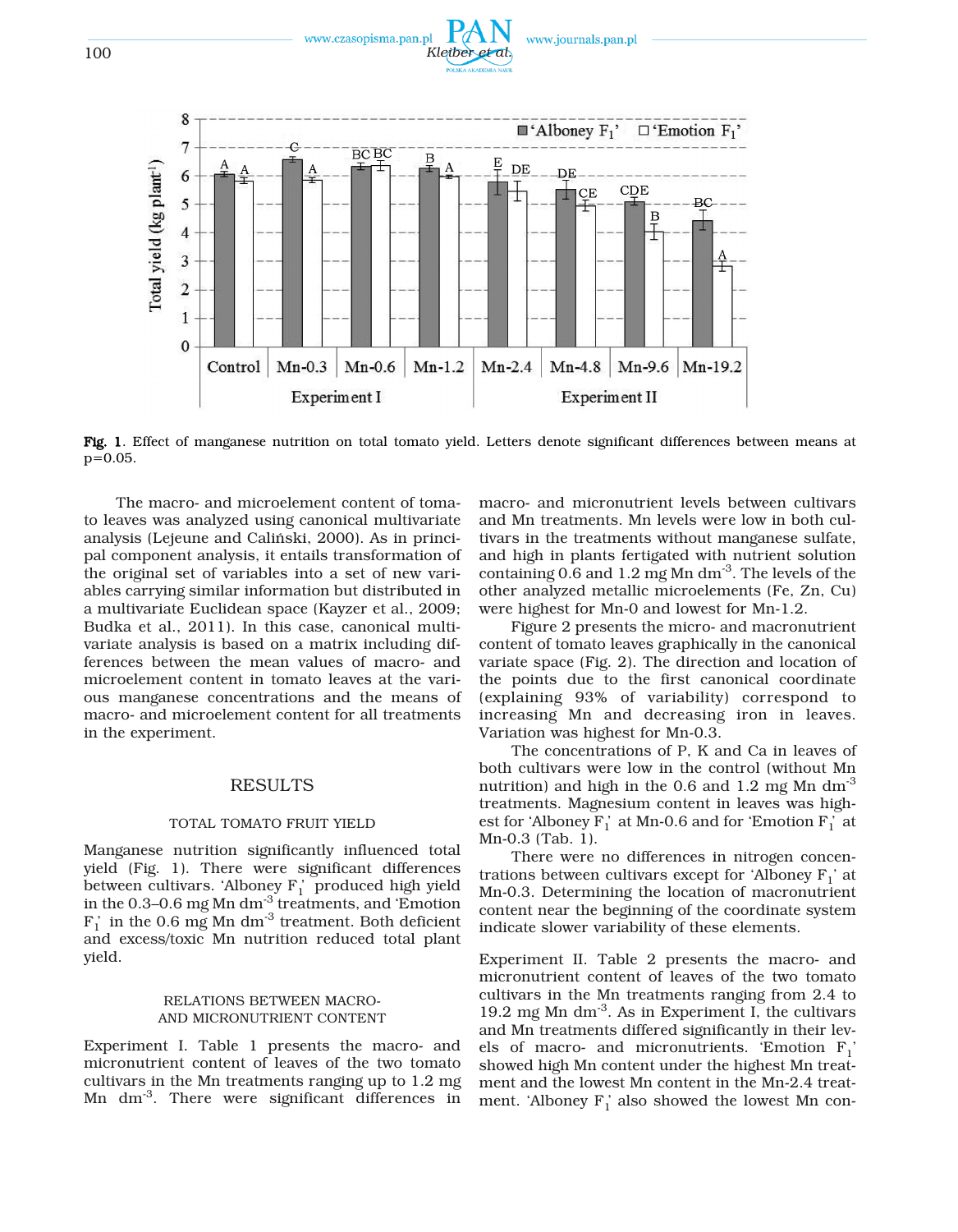| ent concentrations of manganese in matricile solution, and means of an treatments, in Experiment i |            |           |            |            |            |            |            |            |            |
|----------------------------------------------------------------------------------------------------|------------|-----------|------------|------------|------------|------------|------------|------------|------------|
| Combination<br>mg dm <sup>-3</sup> Mn                                                              | Mn         | N         | P          | K          | Ca         | Mg         | Fe         | Zn         | Cu         |
| $A - 0.0$                                                                                          | $-145.6**$ | 0.024     | $-0.141**$ | $-0.968**$ | $-0.526**$ | $-0.048*$  | $31.76**$  | 8.775**    | $7.299**$  |
| $A - 0.3$                                                                                          | $-33.2**$  | $0.352**$ | $-0.046$   | $-0.180$   | $-0.138$   | 0.017      | $16.18**$  | $5.025**$  | 0.939      |
| $A - 0.6$                                                                                          | $52.3**$   | $-0.020$  | 0.019      | $0.270**$  | $0.242**$  | $0.119**$  | $-8.29**$  | $-3.600**$ | $-3.411**$ |
| $A-1.2$                                                                                            | $82.4**$   | $-0.128$  | $0.222**$  | $0.632**$  | $0.359**$  | $-0.003$   | $-40.04**$ | $-5.025**$ | $-4.986**$ |
| $E-0.0$                                                                                            | $-137.4**$ | $-0.226$  | $-0.223**$ | $-0.743**$ | $-0.251**$ | $-0.126**$ | 56.48**    | $9.925**$  | $6.214**$  |
| $E-0.3$                                                                                            | $21.3**$   | 0.092     | 0.034      | $-0.313**$ | $-0.026$   | $0.052*$   | 3.96       | $2.675*$   | $-0.736$   |
| $E-0.6$                                                                                            | $55.3**$   | 0.062     | 0.047      | $0.468**$  | $0.207**$  | 0.029      | $-14.59**$ | $-8.100**$ | $-2.211**$ |
| $E-1.2$                                                                                            | $104.8**$  | $-0.156$  | $0.089**$  | $0.835**$  | 0.132      | $-0.041$   | $-45.44**$ | $-9.675**$ | $-3.111**$ |

TABLE 1. Differences in macro- and micronutrient content of tomato leaves of two tomato cultivars grown with different concentrations of manganese in nutrient solution, and means of all treatments, in Experiment I

A – 'Alboney F<sub>1</sub>'; E – 'Emotion F<sub>1</sub>'; significance level – \* 0.05, \*\* 0.01

TABLE 2. Differences in macro- and micronutrient content of tomato leaves of two tomato cultivars grown with different concentrations of manganese in nutrient solution, and means of all treatments, in Experiment II

| Combination<br>mg dm <sup>-3</sup> Mn | Mn         | N          | P          | K          | Ca         | Mg         | Fe         | Zn         | Cu         |
|---------------------------------------|------------|------------|------------|------------|------------|------------|------------|------------|------------|
| $A-2.4$                               | $-37.59**$ | $0.201**$  | 0.027      | $0.903**$  | 0.002      | $0.091**$  | 7.78**     | 8.494**    | $1.003**$  |
| $A-4.8$                               | 2.78       | 0.001      | $-0.018$   | $0.653**$  | 0.125      | $0.053*$   | $6.86**$   | 1.444      | 0.403      |
| $A-9.6$                               | 10.41      | 0.111      | $-0.026$   | $-0.324**$ | $0.552**$  | $-0.002$   | $7.56**$   | 0.894      | $0.853**$  |
| $A-19.2$                              | 9.81       | $-0.144*$  | $0.064*$   | $-0.434**$ | $-0.020$   | $-0.094**$ | $-12.14**$ | $-5.206**$ | $-4.572**$ |
| $E-2.4$                               | $-15.44**$ | $0.258**$  | $-0.146**$ | $0.841**$  | $-0.120$   | $0.086**$  | $7.63**$   | 5.344**    | 2.178**    |
| $E-4.8$                               | $-2.17$    | $0.138**$  | $-0.081**$ | $-0.382**$ | $-0.038$   | $0.064**$  | $4.48**$   | $-0.806$   | $2.153**$  |
| $E-9.6$                               | 4.28       | $-0.144*$  | $0.054*$   | $-0.604**$ | $-0.218**$ | $-0.052*$  | $-5.99**$  | $-2.631**$ | $-0.297$   |
| $E-19.2$                              | 27.91**    | $-0.419**$ | $0.127**$  | $-0.654**$ | $-0.283**$ | $-0.147**$ | $-16.19**$ | $-7.531**$ | $-1.722**$ |

A – 'Alboney F<sub>1</sub>'; E – 'Emotion F<sub>1</sub>'; significance level –  $*$  0.05,  $**$  0.01

tent in the Mn-2.4 treatment but did not show the highest Mn content in the highest Mn treatment.

The levels of the other metallic microelements (Fe, Zn, Cu) were highest for Mn-2.4 and lowest for Mn-19.2 in both cultivars. Figure 2 presents the results in the canonical variate space. The cultivars differed in macro- and micronutrient content in particular treatments. N, K and Mg content declined with increasing Mn nutrition. Ca was lowest for Mn-9.6 and Mn-19.2 for the 'Emotion  $F_1$ ' cultivar (Tab. 2). That cultivar showed low levels of P for Mn-4.8 and Mn-9.6, and high levels of P levels for Mn-19.2.

### PHOTOSYNTHETIC ACTIVITY AND ITS RELATIONS TO OTHER PARAMETERS

Gas exchange parameters were analyzed for both experiments together. Two-way ANOVA showed highly significant differences in photosynthetic activity parameters between Mn treatments. Cultivar did not significantly affect the level of stomatal conductance (Tab. 3). In 'Alboney  $F_1$ ' it was highest for

Mn-0.3 and for 'Emotion  $F_1$ ' it was highest for Mn-0.6.  $P_N$  level significantly decreased at Mn-1.2 in both cultivars, and thereafter the net photosynthesis rate decreased with increasing Mn (Fig. 3). In the 0–0.6 Mn treatment range, stomatal conductance trended similarly to  $P_N$  in both cultivars. Above that range 'Alboney  $F_1$ ' showed no decrease of  $g_s$  at Mn-1.2 but a significant decline at Mn-2.4. In both cultivars  $g_s$  declined and reached the lowest values at Mn-19.2 (Fig. 3). The transpiration rate trended similarly to  $P_N$  in 'Alboney F<sub>1</sub>'; in 'Emotion F<sub>1</sub>' there was no decrease of E in treatments exceeding Mn-2.4 (Fig. 3). Intercellular  $CO<sub>2</sub>$  concentration was inversely related to  $P_N$  and  $g_s$ , and a highly significant increase was recorded at Mn-1.2 (Fig. 3).

Principal component analysis was performed for each cultivar separately to determine the relations between particular parameters. This system of coordinates explains  $\sim$ 80% ('Emotion F<sub>1</sub>') and  $\sim$ 90% ('Alboney  $F_1$ ') of all variation. Linear relations for both cultivars were recorded for  $P_N$ ,  $g_s$  and  $E$ , together with some nutrients (Mg, K, N, Cu, Zn, Fe) and total yield. These parameters showed positive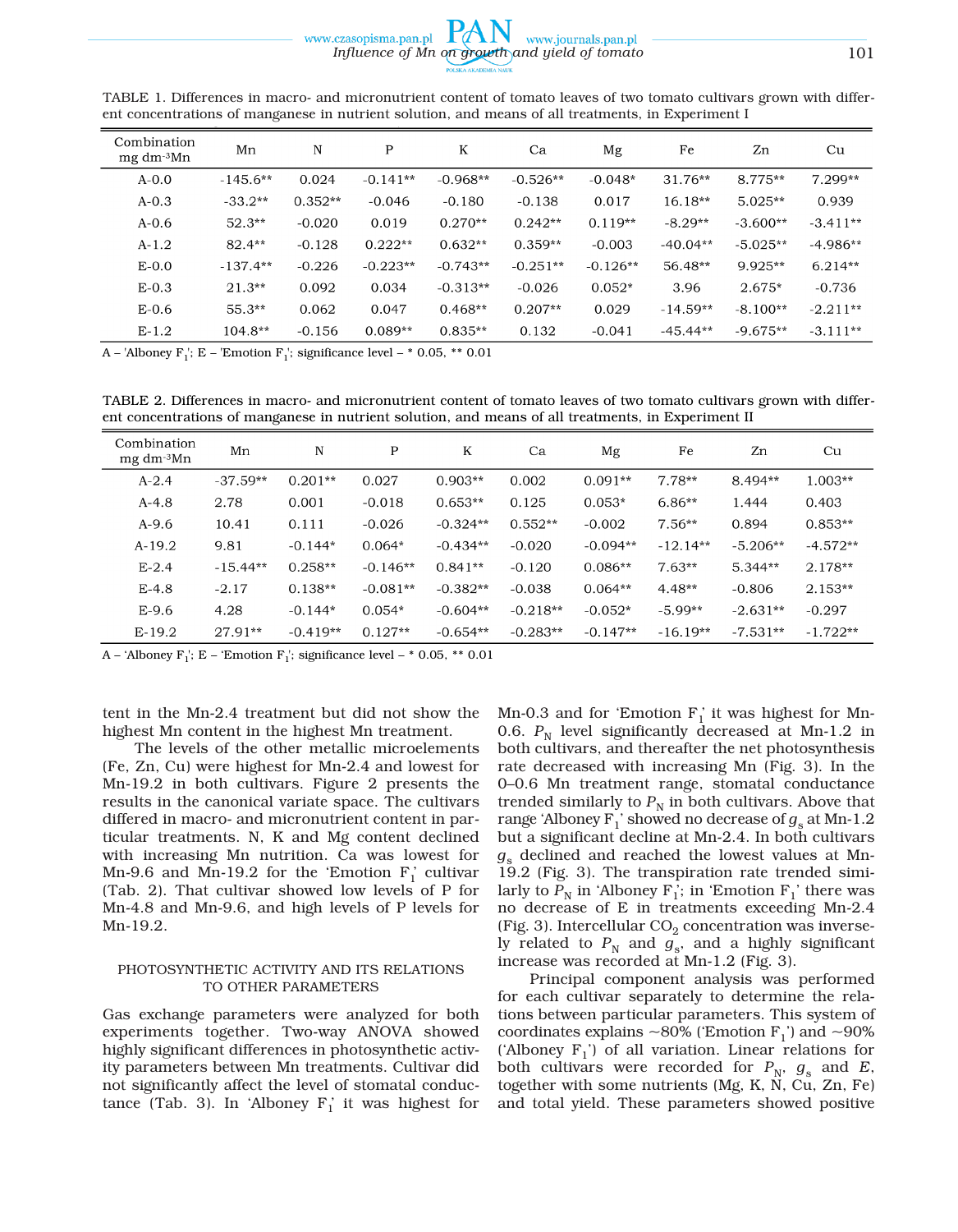

Fig. 2. Position of selected experimental objects for Experiment I (a) and Experiment II (b) differing in level of macroand micronutrient content in tomato leaves in the space of the first two canonical variates, and spacing of the nutrients in the dual space of canonical variates; values of canonical coordinates multiplied by 2 (Experiment I) and by 5 (Experiment II)

relations to low Mn in nutrient solution (0–1.2) but negative relations with *C*<sup>i</sup> , SLA, Ca, P and Mn under high Mn in the nutrient solution (2.4–19.2). Both cultivars responded similarly except in regard to relative water content; 'Alboney  $F_1$ ' showed a linear relation of RWC with lower Mn dose, while 'Emotion  $F_1'$  showed no clear tendency (Fig. 4).

## DISCUSSION

Manganese is an essential micronutrient for plants, required for proper functioning of amino acid synthesis, some enzyme activation processes and chlorophyll formation (McLaughlin et al., 1999). Hence a deficiency of it is usually observed as chlorosis. On the other hand, too high a concentration can have phytotoxic effects (Pitman, 2005) and visible symptoms such as brown spotting of leaves, petioles and stem (McCain and Markley, 1989; Wu, 1994; Kleiber, 2014). Mn supply has been linked to yield improvement in many species, including cotton, pumpkin and tomato (Foy et al., 1981; Orhue and Nwaoguala, 2010; Kleiber, 2014). Certain levels of it seem to be needed for proper tomato biomass production as well. Tomato yield in 'Alboney  $F_1$ ' was lower in the control (Mn-0) than at Mn-0.3, and in 'Emotion  $F_1$ ' it was lower in the control than at Mn-0.6. We noted a possible negative effect of excessive Mn on tomato yield above the Mn-2.4 level. At both Mn-0 (deficit) and  $\geq$ Mn-4.8 (toxicity), tomato plants showed visible symptoms (Kleiber, 2014). Reporting a similar effect, Savvas et al. (2009) stat-

TABLE 3. Two-way ANOVA of net photosynthesis rate  $(P_N)$ , stomatal conductance  $(g_s)$ , intercellular CO<sub>2</sub> concentration (*C*<sup>i</sup> ) and transpiration rate (*E*) in two tomato cultivars cultivated with different concentrations of manganese in nutrient solution

| Parameter   | Mn level  | Cultivar  | Interaction |
|-------------|-----------|-----------|-------------|
| $P_{\rm N}$ | 587.98**  | 189.79**  | $43.17**$   |
| дs          | 641.97**  | 0.67ns    | $206.50**$  |
| F.          | $92.57**$ | 225.48**  | $118.21**$  |
| G           | $83.16**$ | $46.27**$ | $13.51**$   |
|             |           |           |             |

Significance level – \*\*0.01; ns – not significant

ed that excessively high Mn levels in the root environment of tomato reduced yield by decreasing the number of fruits per plant but had no effect on mean fruit weight.

Mn was also found to affect the uptake of other elements, including those important for proper plant functioning. Positive effects on Mg, K and Zn uptake have been found in maize and common bean (Fageria et al., 2002). Excessive Mn can affect the uptake of Ca, Mg, Fe and P (Clark, 1982; Lei et al., 2007).

Manganese fertilization increases crop yield and quality, due to improved plant nutrition and increased photosynthesis in plants (Hiller, 1995; Kelling and Speth, 2001; Crosier et al., 2004; Mousavi et al., 2007). Mn plays an important role in photosynthesis by aiding chlorophyll synthesis; hence, a deficiency appears as chlorosis. Decreased chlorophyll content under Mn deficit has been found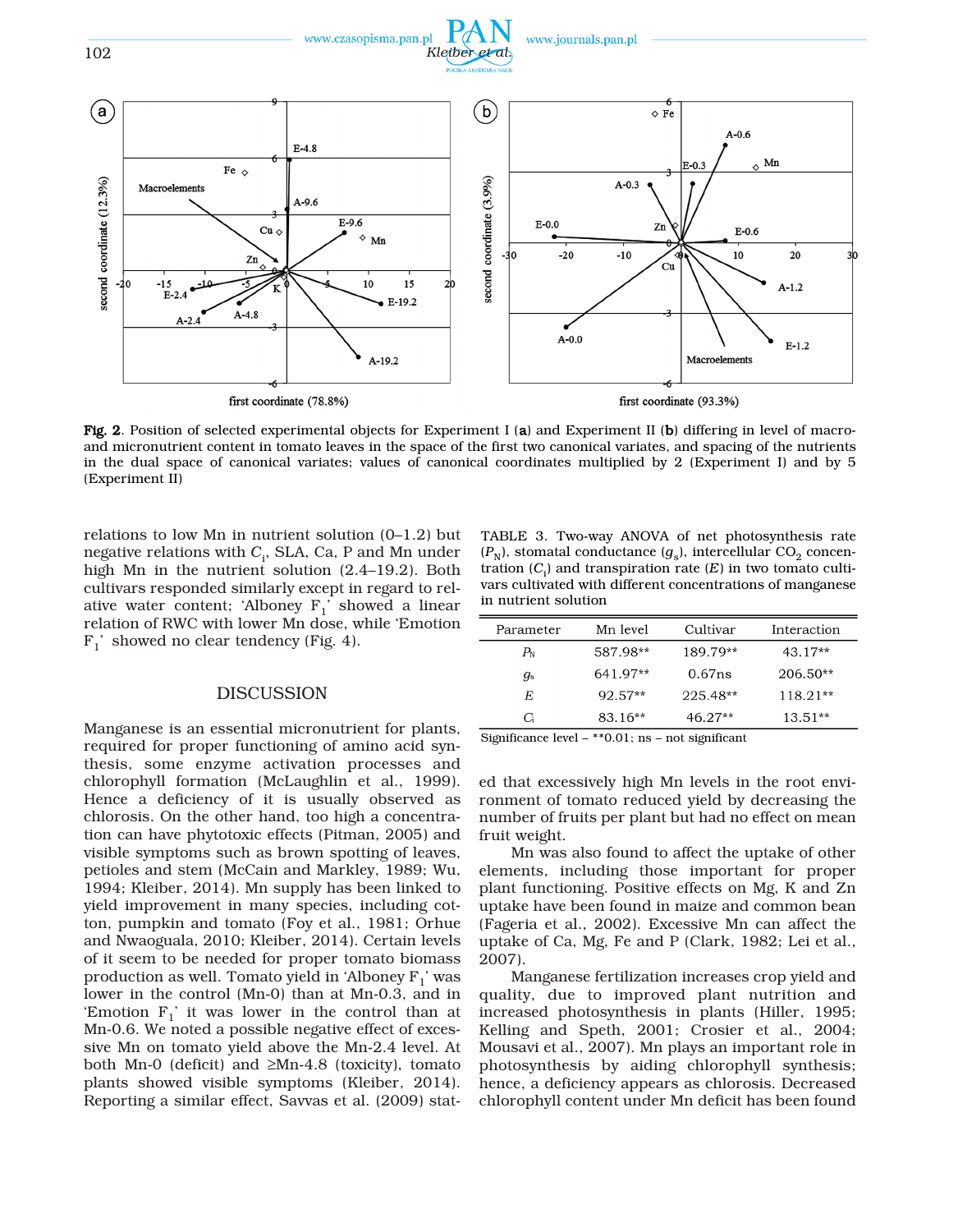P *Influence of Mn on growth and yield of tomato* 103



Fig. 3. Means  $\pm$ SE of net photosynthesis rate  $(P_N)$ , stomatal conductance  $(g_s)$ , transpiration rate (*E*) and intercellular  $\mathrm{CO}_2$  concentration ( $\mathrm{C_i)}$  in two tomato cultivars cultivated with different manganese concentrations in nutrient solution. Letters denote significant differences between means at p=0.05.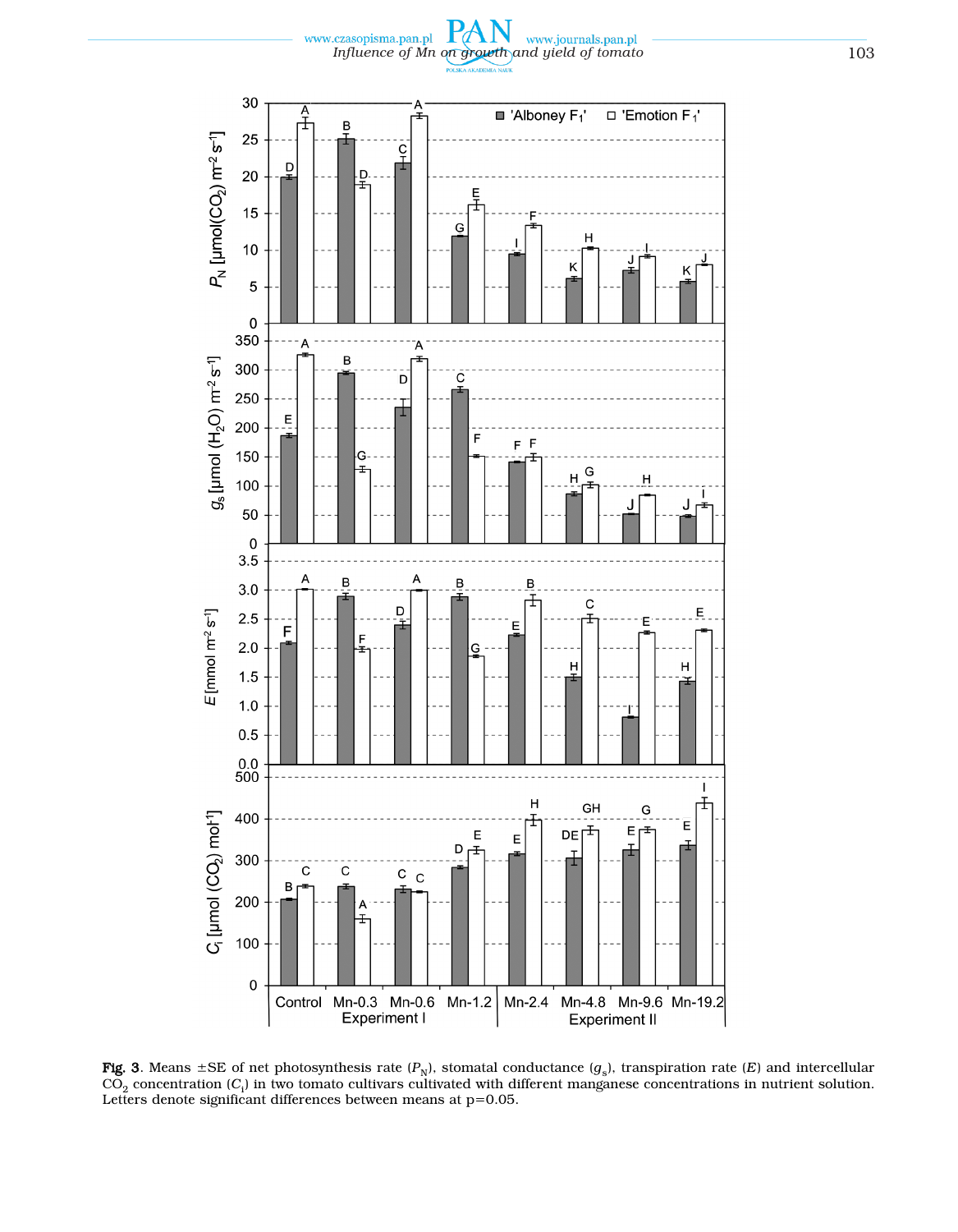

**Fig. 4**. Principal component analysis of selected photosynthetic activity parameters ( $P_\text{N},$   $g_\text{s},$   $E,$   $C_\text{i}$ ), macro- and microelement content of leaves and tomato yield for 'Alboney  $F_1'$ ' (a) and 'Emotion  $F_1'$ ' cultivars (b).

in tomato (Moshe et al., 2004), barley (Alam et al., 2006) and kidney bean (Gonzalez et al., 1998). Mn also serves as a means of electron storage and delivery to chlorophyll reaction centers (Diedrick, 2010; Millaleo et al., 2010). In our experiment the net photosynthesis rate was related to yield up to the Mn-0.6 level. There was an evident decrease in the net photosynthesis rate beginning at Mn-1.2 but no corresponding visually obvious effect on fruit yield; detailed measurements showed a statistically significant decline in fruit yield, however.

Stomatal opening declined with the decrease of  $P_{N}$ . In a study of three common bean species differing in Mn tolerance, Gonzales and Lynch (1997) observed a decrease of  $g_s$  only in leaves showing visible symptoms of Mn excess, such as necrosis and chlorosis, but did not find a relation between transpiration and stomatal conductance in leaves without visible symptoms. Our analyses used leaves without visible symptoms and noted physiological responses before the appearance of Mn toxicity symptoms. Similar effects of excess Mn were reported by Li et al. (2010) in citrus plants and by Mortley (1993) in sweet potato. Li et al. (2010) concluded that Mn excess impaired the whole photosynthetic electron transport chain from the donor side of PSII up to the reduction of end acceptors of PSI, limiting the production of reducing equivalents and hence the rate of  $CO<sub>2</sub>$  assimilation. In Chinese cabbage, Lee et al. (2011) found significantly lower chlorophyll content under excess Mn, with a simultaneous decrease of fresh and dry root weight. Wei et al. (2004) found a highly positive effect of manganese on  $P_N$ ,  $g_s$  and water use efficiency (WUE) in droughttreated maize plants, suggesting that application of manganese fertilizer alleviated the drought-caused inhibition of maize photosynthesis. In our work, relative water content had an effect on the transpiration rate; the unusual response of transpiration rate to Mn treatment in 'Emotion  $F_1$ ' was related to RWC but not to other parameters.

# CONCLUSIONS

Some amount of manganese is necessary for higher tomato fruit yield and improved photosynthesis. The level of Mn in nutrient solution was related to tomato cultivar yield. Photosynthetic activity was the first parameter to reflect Mn toxicity at Mn-1.2, while tomato yield was not yet affected at that level. Stomatal conductance responded similarly to net photosynthesis rate, while transpiration rate reacted similarly to  $P_N$  and  $g_S$  in one of the cultivars but not in the other. Yield and relative water content also trended similarly. In both cultivars, Mn, P and K levels were directly proportional to Mn concentration in nutrient solution (Experiment I), while Fe, Zn and Cu were inversely proportional to Mn concentration in the nutrient solution (Experiment I and II). The micronutrient concentrations varied more than the macronutrient concentrations. Gas exchange parameters were related to total yield and macroand micronutrient concentrations.These experiments supply strong evidence for the graded effects of Mn on physiology and yield in tomato. Further work should shed more light on the relations between photosynthesis parameters, macro- and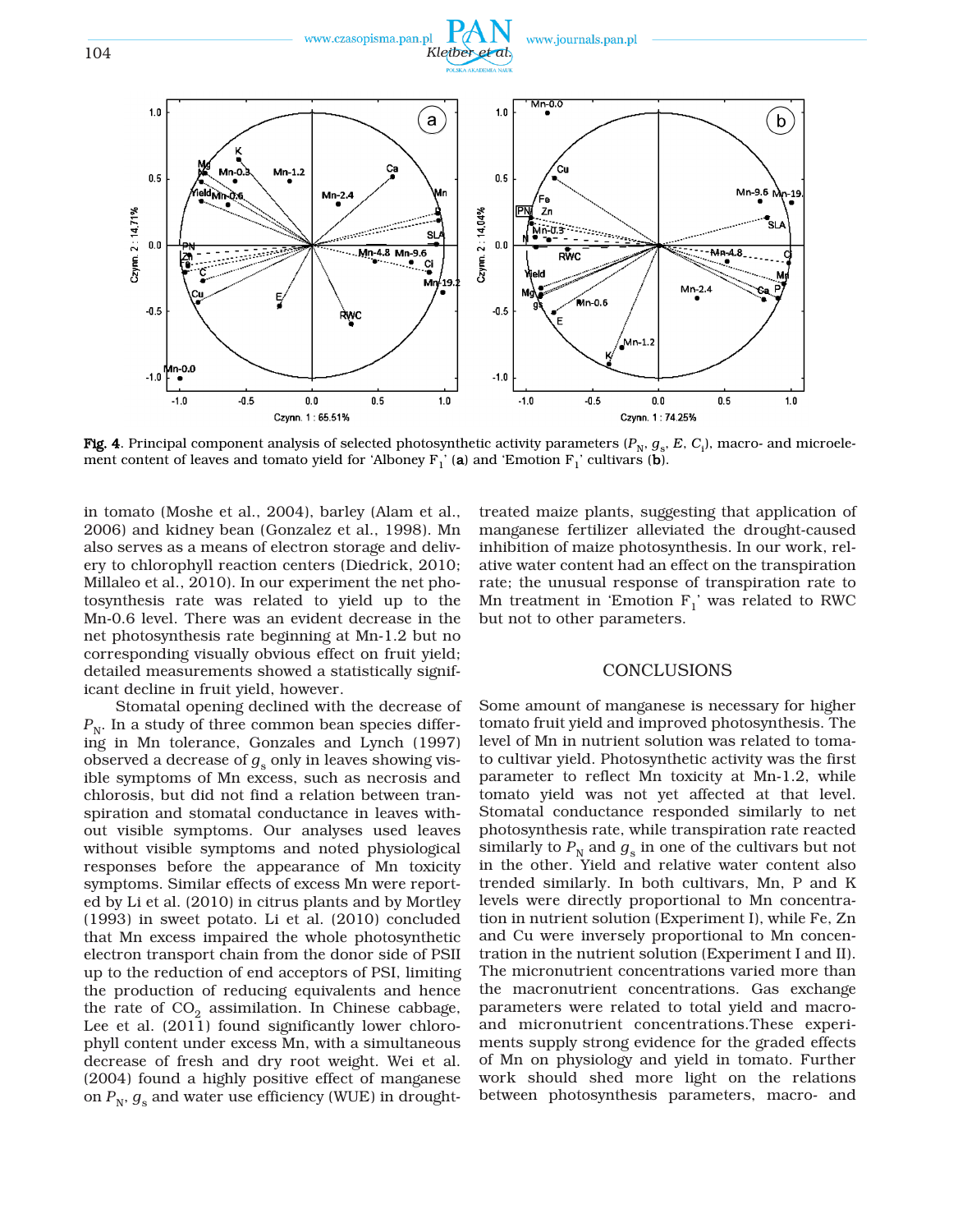www.czasopisma.pan.pl

### AUTHORS' CONTRIBUTIONS

other plant species and other parameters.

TK design and performance of experiments, plant material analyses; KB gas exchange measurements; AB, DK, KB, TK analyses of experimental data and preparation of the paper.

# ACKNOWLEDGEMENTS

This work was supported by the Polish Ministry of Science and Higher Education of Poland through statutory funds of the Department of Plant Nutrition, the Department of Ecology and Environmental Protection and the Department of Mathematical and Statistical Methods, Poznan University of Life Sciences

# **REFERENCES**

- ALAM S, RYUSHI K, FUMIHITO A, KAMEI S and KAWAI S. 2006. Alleviation of manganese phytotoxicity in barley with calcium. *Journal of Plant Nutrition* 29: 59–74.
- BUDKA A, BOROWIAK K, ZBIERSKA J, KAYZER D and KRZESIŃSKI W. 2001. Application of a multidimensional linear model to compare degrees of tobacco leaf injury caused by tropospheric ozone at rural and urban exposure sites. *Fresenius Environmental Bulletin* 4: 969–975.
- CAKMAK I, and MARSCHNER H. 1988. Enhanced superoxide radical production in roots of Zn deficient plants. *Journal of Experimental Botany* 39: 1449–1460.
- CAKMAK I, and MARSCHNER H. 1992. Magnesium deficiency and high light intensity enhance activities of superoxide dismutase, ascorbate peroxidase, and glutathion reductase in bean leaves. *Plant Physiology* 98: 1222–1227.
- CLARK RB. 1982. Plant response to mineral element toxicity and deficiency. In: Christiansen MN, Lewis CF [eds.], *Breeding Plants for Less Favorable Environments*, 71–142. John Wiley & Sons, New York.
- CROSIER CR, CREAMER NG, and CUBETA MA. 2010. Soil facts. Soil fertility management for Irish potato production in eastern North Carolina. North Carolina Cooperative Extension.
- DIEDRICK K. 2010. Manganese fertility in soybean production. Crop Insights. Pioneer Hi-Bred Int., Inc., Johnston, IA. [Online] https://www.pioneer.com/home/site/us/agronomy/library/template.CONTENT/guid.6693CDF7-8169- DE29-F6B2-52A7C87A6E80
- DRAGIŠIC MAKSIMOVIC J, BOGDANOVIC J, MAKSIMOVIC V, and NIKOLIC M. 2007. Silicon modulates the metabolism and utilization of phenolic compounds in cucumber (*Cucumis sativus* L.) grown at excess manganese. *Journal of Plant Nutrition and Soil Science* 170: 739–744.

DUCIC T, and POLLE A. 2005 Transport and detoxification of manganese and copper in plants. *Brazilian Journal of Plant Physiology* 17: 103–112.

www.journals.pan.pl

- FAGERIA N, BALIGAR V, and CLARK R. 2002. Micronutrients in crop production. *Advances in Agronomy* 77: 185–268.
- FLEMING AL. 1989. Enhanced Mn accumulation by snapbean cultivars under Fe stress. *Journal of Plant Nutrition* 12: 715–731.
- FOY CD, WEBB HW, and JONES JE. 1981. Adaptation of cotton genotypes to an acid, manganese toxic soil. *Agronomy Journal* 73: 107–111.
- GALVEZ L, CLARK RB, GOURLEY LM, and MARANVILLE JW. 1989. Effect of silicon on mineral composition of sorghum growth with excess manganese. *Journal of Plant Nutrition* 12: 547–561.
- GARNIER E, SHIPLEY B, ROUMET C, and LAURENT G. 2001. A standardized protocol for the determination of specific leaf area and leaf dry matter content. *Functional Ecology* 15: 688–695.
- GONZÁLEZ A, and LYNCH JP. 1997. Effects of manganese toxicity on leaf  $CO<sub>2</sub>$  assimilation of contrasting common bean genotypes. *Physiologia Plantarum* 101(4): 872–880.
- GONZÁLES L, and GONZÁLES-VILAR M. 2001. Determination of relative water content. In: Reigosa Roger MJ [ed.], *Handbook of Plant Ecophysiology Techniques*, 207–2013. Kluwer Academic Publishers, Netherlands.
- GONZALEZ A, STEFFEN KL, and LYNCH PJ. 1998. Light and excess manganese. Implication for oxidative stress in common bean. *Plant Physiology* 18: 493–504.
- HILLER LK. 1995 Foliar fertilization bumps potato yields in Northwest. *Fluid Journal*. Department of Horticulture and Landscape Architecture at Washington State University.
- HORST WJ. 1988. The physiology of manganese toxicity. In: Graham RD, Hannam RJ, Uren NJ [eds.], *Manganese in Soil and Plants*, 175–188. Kluwer Academic Publishers, Dordrecht, Netherlands.
- HUMPHRIES JM, STANGOULIS JCR, and GRAHAM RD. 2007. Manganese. In: Barker AV, Pilbeam DJ [eds.], *Handbook of Plant Nutrition*, 351–374. Taylor & Francis Group.
- IUNG 1972. *Analytical Methods in Agricultural-Chemistry Stations. Part II. Plant Analyses*. Pulawy, Poland.
- KAYZER D, BOROWIAK K, BUDKA A, and ZBIERSKA J. 2009. Study of interaction in bioindication research on tobacco plant injuries caused by ground level ozone. *Environmetrics* 20: 666–675.
- KELLING KA, and SPETH PE. 2001. Effect of micronutrient on potato tuber yield and quality at Spooner, Department of Soil Science, University of Wisconsin – Madison.
- KLEIBER T. 2014. Wpływ manganu na plonowanie pomidora (*Lycopersicon esculentum* Mill.) uprawianego w wełnie mineralnej. *Nauka Przyroda Technologie* 8, 2, #14.
- KASRAEI R, ROGRÍGUEZ-BARRUECO C, and ARROYO MI. 1996. The effect of Al and Mn on growth and mineral composition of *Casuarina equisetifolia* Forst. *Fertilizers and Environment* 25–29: 75–81.
- KAZDA M, and ZNACEK L. 1989. Aluminum and manganese and their relation to calcium in soil solution and needle in three Norway spruce (*Picea abies* L. Karst.) stands of upper Australia. *Plant Soil* 114: 257–267.